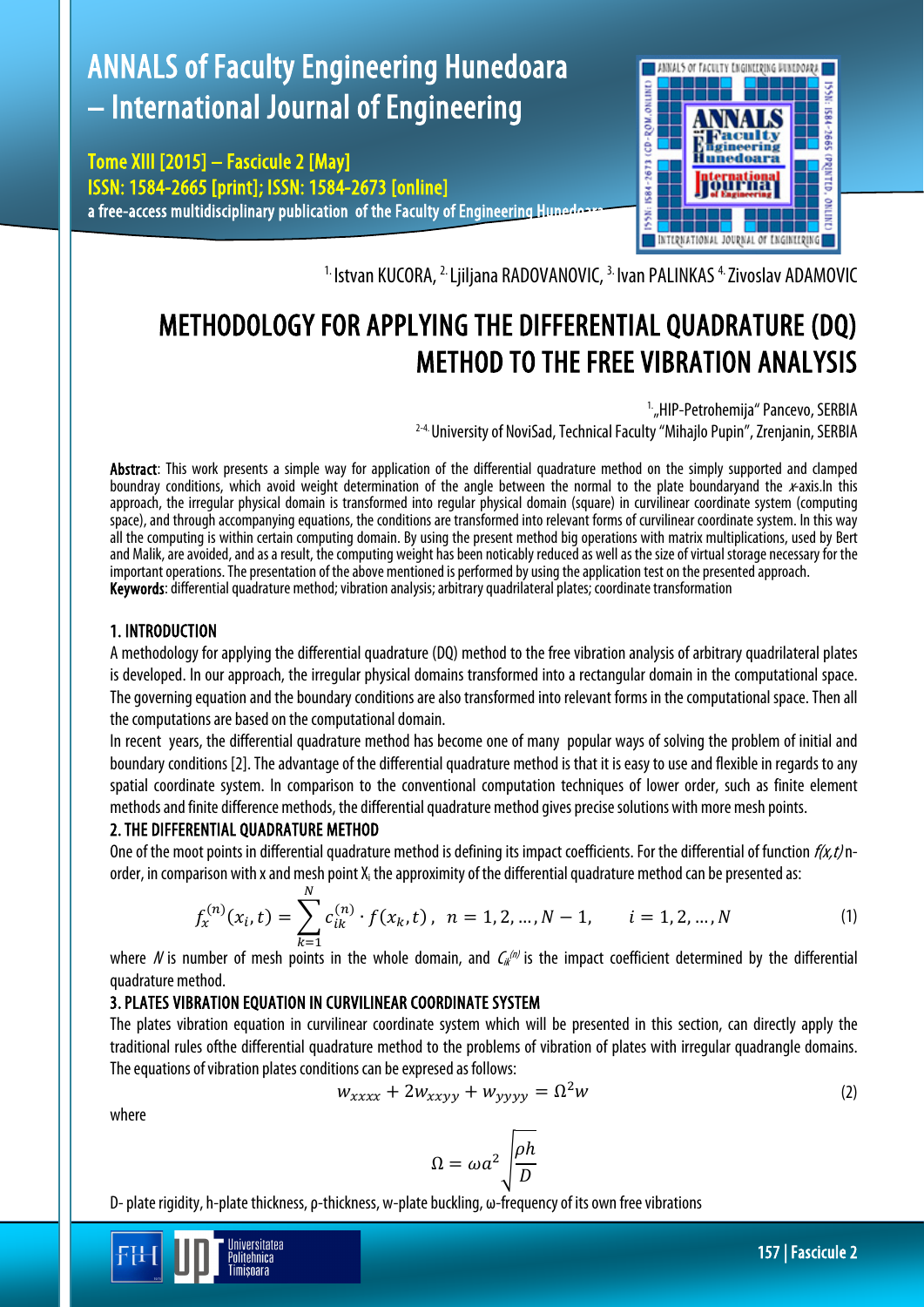Equations of condition (2), can be transformed in  $(\xi, \eta, \xi)$  by stem (computing space) in form of:

$$
\overline{D}^{(41)}w_{,\xi\xi\xi\xi} + \overline{D}^{(42)}w_{,\xi\xi\xi\eta} + \overline{D}^{(43)}w_{,\xi\xi\eta\eta} + \overline{D}^{(44)}w_{,\xi\eta\eta\eta} + \overline{D}^{(45)}w_{,\eta\eta\eta\eta} + \overline{D}^{(31)}w_{,\xi\xi\xi} + \overline{D}^{(32)}w_{,\xi\xi\eta} \n+ \overline{D}^{(33)}w_{,\xi\eta\eta} + \overline{D}^{(34)}w_{,\eta\eta\eta} + \overline{D}^{(21)}w_{,\xi\xi} + \overline{D}^{(22)}w_{,\xi\eta} + \overline{D}^{(23)}w_{,\eta\eta} + \overline{D}^{(11)}w_{,\xi} \tag{3}
$$
\n
$$
+ \overline{D}^{(12)}w_{,\eta} = \Omega^2w
$$

The domain of changeable Eq. (3) is quadrangle. That is shown in Eq. (3) with changeable coefficients $\overline{D}^{(ij)}$ which are much more complex than in the form of Eq. (2). When the computing domain is regular, Eq. (3) can be solved in the same way as the problem of regular domain by using the differential quadrature method.

Simply supported and clamped boundray conditions willalso be discused in the present work. They are presented as following: For clamped:

$$
w = 0; \frac{\partial w}{\partial n} = 0 \tag{4a-b}
$$

For supported:

$$
w = 0; \frac{\partial^2 w}{\partial n^2} + v \frac{\partial^2 w}{\partial \tau^2} = 0
$$
 (5a-b)

n and rmark the normal and tangent direction, respectivelly. Eq. (4a) and (5a) present null point bending, Eq. (4b) present null point of normal rotation and Eq. (5b) present null normal moment. Null bending condition can be applied easily. In the works of Bert and Malik [1], null point of normal rotation and moment conditions in clamped and simply supported bounderies can be presented as follows:

$$
w_{,x}\cos\theta + w_{,y}\sin\theta = 0\tag{6}
$$

$$
(\cos^2 \theta + v \sin^2 \theta) w_{,xx} + (\sin^2 \theta + \cos^2 \theta) w_{,yy} + 2(1 - v) \cos \theta \sin \theta w_{,xy} = 0
$$
 (7)

where  $\theta$ - is the angle between the normal to the plate boundary and  $x$  – axis. That is shown in Eq. (6) which is equivalent to Eq. (4b), and in the Eq. (7) which is equivalent to Eq. (5b). The following passage presents simplification of Eq. (6) and (7) along  $\mathcal{E}$ constant and  $\eta$ -constant boundary in the curvilinear coordinate system.

For clamped and simply supported edges, w buckling is always equal to null. The results are as follows:

$$
\frac{\partial w}{\partial \eta} = 0; \frac{\partial^2 w}{\partial \eta^2} = 0 \tag{8a-b}
$$

within *ξ*-constant boundaries, and

$$
\frac{\partial w}{\partial \xi} = 0; \frac{\partial^2 w}{\partial \xi^2} = 0 \tag{9a-b}
$$

within  $\eta$  - constant boundaries

On the other hand,  $\theta$  is the angle between normal to the plate boundaryand x-axis. As a result, along  $\epsilon$  constant boundary there is:

$$
\cos \theta = \frac{y_{\eta}}{\sqrt{\alpha}}, \sin \theta = \frac{x_{\eta}}{\sqrt{\alpha}}, \tag{10a-b}
$$

By using Eq. (8) and (10) the null of normal rotation condition (6) along  $\xi$ -constant boundary can be simplified as follows:

$$
\frac{\partial w}{\partial \xi} = 0 \tag{11}
$$

And the null of normal condition moment ( $\beta$ ) along  $\xi$ -constant boundary can be simplified as follows:

$$
\frac{\partial^2 w}{\partial \xi^2} - \frac{2\beta \partial^2 w}{\alpha \partial \xi \partial \eta} + s \frac{\partial w}{\partial \xi} = 0
$$
\n(12)

where:

$$
s = \frac{1}{J\alpha^2} \left[ \left( \alpha^2 y_{\xi\xi} - 2\alpha \beta y_{\xi\eta} + \beta^2 y_{\eta\eta} \right) x_{\eta} - \left( \alpha^2 x_{\xi\xi} - 2\alpha \beta x_{\xi\eta} + \beta^2 x_{\eta\eta} \right) y_{\eta} \right] + \frac{\nu J}{\alpha^2} \left( y_{\eta\eta} x_{\eta} - x_{\eta\eta} y_{\eta} \right)
$$

Along ŋ - consatant area, cos *Ѳ*and sin *Ѳ*can be expressed as follows:

$$
\cos \theta = \frac{y_{\xi}}{\sqrt{\gamma}}; \sin \theta = -\frac{x_{\xi}}{\sqrt{\gamma}}
$$
 (13a-b)

Because the Eq. (6) is reduced to:

$$
\frac{\partial w}{\partial \eta} = 0 \tag{14}
$$

the Eq. (7) is reduced to: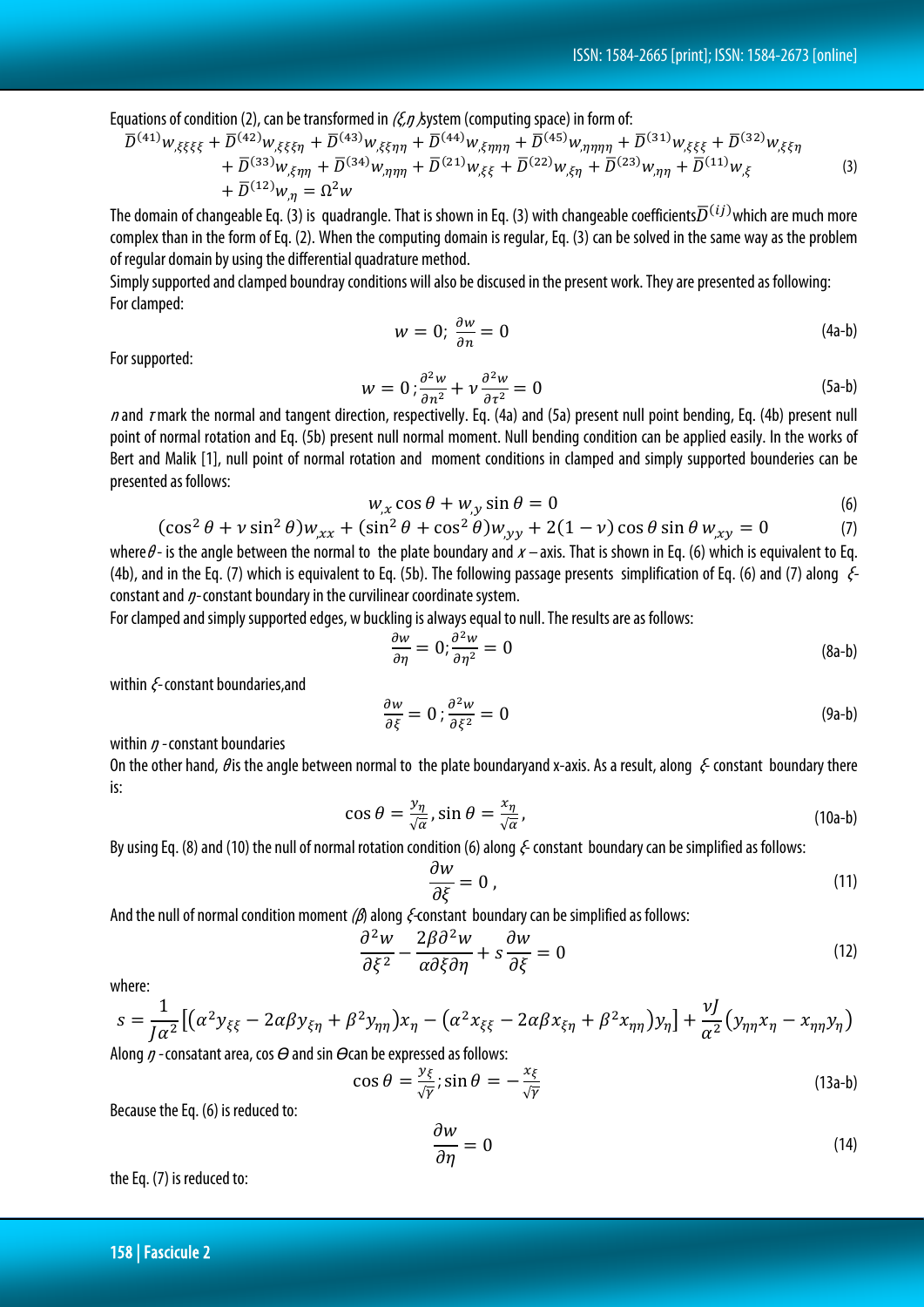$$
\frac{\partial^2 w}{\partial \eta^2} - \frac{2\beta \partial^2 w}{\gamma \partial \xi \partial \eta} + t \frac{\partial w}{\partial \eta} = 0
$$
\n(15)

where:

$$
t = \frac{1}{J\gamma^2} \left[ \left( \beta^2 x_{\xi\xi} - 2\gamma \beta x_{\xi\eta} + \gamma^2 x_{\eta\eta} \right) y_{\xi} - \left( \beta^2 y_{\xi\xi} - 2\gamma \beta y_{\xi\eta} + \gamma^2 y_{\eta\eta} \right) x_{\xi} \right] = \frac{\nu J}{\gamma^2} \left( x_{\eta\eta} y_{\xi} - y_{\eta\eta} x_{\xi} \right)
$$

#### 4. APPLICATION AND DISCUSION

In this section, the differential quadrature method used for solving the Eq. (3), by defining transversal vibrations of irregular shaped plates, will be presented. Dependant changeable  $\zeta$  and  $\eta$  in quadrangle comuting domain take values in a range -1 to 1. The result of the application of the differential quadrature method to Eq. (3), is as follows:

$$
\overline{D}_{ij}^{(41)}\overline{D}_{ik}^{\xi}w_{kj} + \overline{D}_{ij}^{(42)}C_{ik}^{\xi}A_{jm}^{n}w_{km} + \overline{D}_{ij}^{(43)}B_{ik}^{\xi}B_{jm}^{n}w_{km} + \overline{D}_{ij}^{(44)}A_{ik}^{\xi}C_{jm}^{n}w_{km} + \overline{D}_{ij}^{(45)}\overline{D}_{jm}^{n}w_{im} \n+ \overline{D}_{ij}^{(31)}C_{ik}^{\xi}w_{kj} + \overline{D}_{ij}^{(32)}B_{ik}^{\xi}A_{jm}^{n}w_{km} + \overline{D}_{ij}^{(33)}A_{ik}^{\xi}B_{jm}^{n}w_{km} + \overline{D}_{ij}^{(34)}C_{jm}^{n}w_{im} \n+ \overline{D}_{ij}^{(21)}B_{ik}^{\xi}w_{kj} + \overline{D}_{ij}^{(22)}A_{ik}^{\xi}A_{jm}^{n}w_{km} + \overline{D}_{ij}^{(23)}B_{jm}^{n}w_{im} + \overline{D}_{ij}^{(11)}A_{ik}^{\xi}w_{kj} \n+ \overline{D}_{ij}^{(12)}A_{jm}^{n}w_{im} = \Omega^{2}w_{i,j}
$$
\n(16)

where i,j=3,...,(N-2), and A<sub>ii</sub>, B<sub>ii</sub>, C<sub>ij</sub> and D<sub>ij</sub> with exponents *ξ and ŋ* which mark weight coefficients of matrix of first, second, third and fourth order derivation along  $\xi$  and  $\eta$  direction. N and M are numbers of mesh points along  $\xi$  and  $\eta$  direction respectively. Index  $k$ which is repeated presents the total from 1 to n along  $\xi$  and n direction, and index m which is also repeated present the total from 1 to M along  $\eta$  direction. Here are presented all the imporatnt coefficients of the differential quadrature method in the Eq. (16), which are obtained the same way as when the differential quadrature method is applied on problems in regular domian. This means that the Eq. (16) only additionally includes  $N^2M^2$  of the scalar product.

There are four types of approaches available for application of multiple boundary conditions. The oldest is called δ-technique, suggested by Bert and his assiciates [3], which is widely used is literature. In this approach, the geometrical boundary conditions are applied on the present boundary points and on the derivative boundary conditions in δ-point, which are at a little distance (δ  $\approx$  10<sup>5</sup> in the units without dimensions [1] from the respective boundary. As already mentioned, the approximately chosen value  $\delta$ can cause the unexpectd oscilations in the achived results. To overcome the deffects of δ –approach, Wang and Bert [4] developed a new technique, which includes boundary conditions in matrices of impact coefficients of the differential quadrature method in advance, and than the impact coefficients with implemented boundary conditions are directed towards discretisation of the comprehensive equations for the problems in question.

The main idea of this approach is that the boundary conditions, applied during the formulation of the impact coefficients of matrix, are used for inner mesh ponts. The technique increases the accuracy of the differential quadrature method for the problems with simply supported boundary conditions.However, the technique is limited to simple problems, since it can not be applied to problems with discontinuos geometric forms and the measures that are found in derivative boundary conditions.

The validity of the methods was proved by compering the presented results and those of Bert and Malik [1], who have used different approaches for transformation of the coordinates and application of the multiple boundary conditions. We made this program by using the approach in [1], then, we started the program on the personal computer Pentium IV generation and compared the speed of the methods. The Fig. 2 shows the ratio between the processing time and the number of mesh points (N) in direction of *x*-axis for vibration analysis of occasionally excentric plates [5]. In this approach, the same number of mesh points in direction of x and y is adopted. As a result of using our method, much less CPU time was needed for the same number of mesh points than by using the method proposed by Bert and Malik. It is also relevant that computing weight in solving the result scalar, for which there is such non-null vector that the scalar multiplicaton of vectors equals to the vector value under given linear transformation of the equation system is the same in the presented approach as in the Bert and Malik approach.

The comuting efficiency of the presented method lies in the fact that it is not included in the order  $N^2M^2$  of scalar product for obtaining quantization matrix for derivations of of higher order. The Figure 1. shows that for the solution of the result scalar, for which there is such non-null vector that the scalar multiplicaton of vectors equals to the vector value under given linear transformation of the equation system, less CPU time is used in our present work, while on the contrary, the multiplication of matrices in Bert and Malik's approach require more CPU time (Figure 2)[5]. On the other hand, by comparing it with the solutions for plates with changeable boundary conditions, it can be seen that the processing time, when the same number of mesh points is used, does not change much.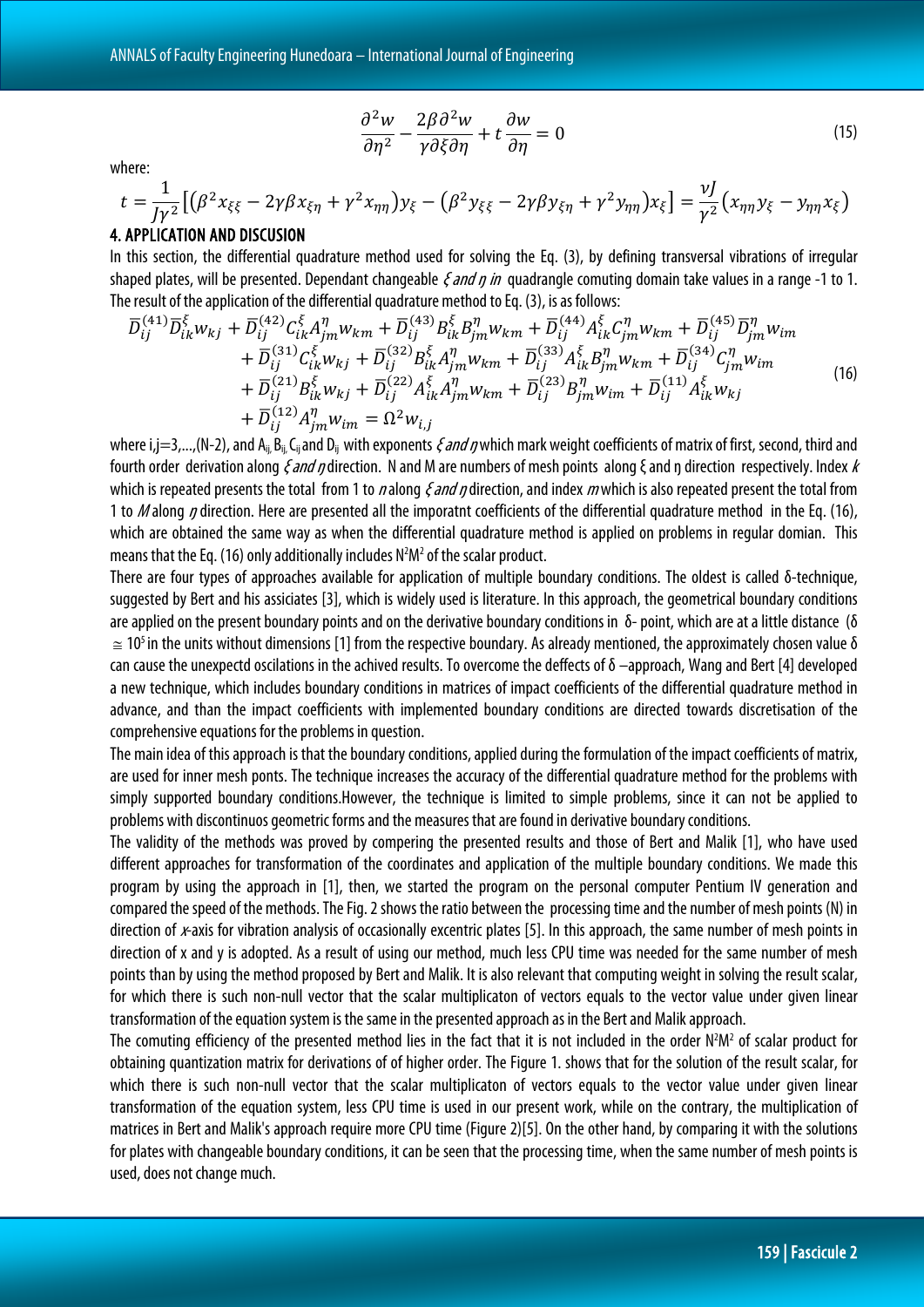





Figure 2. The relation between processing time necessary to solve the problems and numbers of system points for vibration analysis of occasionally excentric plates(Bert&Malik)

The solution for plates with CCCC edges (C-clamped, SS-simply supported), by using PV-2 Ritz method is also included in table 1. Thus we also compared the solutions we achived by using differential quadrature method and Ritz PV-2 method, and came to the conclusion that the difference is very small and insignificant. We came to the same conclusion as regards to symmetric parabolic trapezoidal plates with simply supported boundaries, the present method has faster convergence using uneven number of mesh points than by using even number of mesh points along  $\epsilon$  and *n* direction. This coincides with the approach of Bert and Malik. Table 1. The convergence of the solutions for the first six frequencies of flexural vibrations of parabolic trapezoidal plate

| $1 - 3 - 1 - 1$<br>$-7$<br>$V F \cdot V = V$ |              |         |         |         |         |         |  |  |  |  |  |  |
|----------------------------------------------|--------------|---------|---------|---------|---------|---------|--|--|--|--|--|--|
| <b>FREKVENCY</b>                             |              |         |         |         |         |         |  |  |  |  |  |  |
| $N = M$                                      |              |         |         | 4       |         | 6       |  |  |  |  |  |  |
| Approach                                     | U-U-U-U      |         |         |         |         |         |  |  |  |  |  |  |
| MDRII                                        | 9.3723       | 13.9641 | 19.7460 | 21.8375 | 27.2672 | 29.1650 |  |  |  |  |  |  |
| Bert & Malik                                 | 9.3645       | 13.977  | 19.799  | 21.843  | 27.334  | 29.139  |  |  |  |  |  |  |
| $PV-2$                                       | 9.3428       | 14.1186 | 20.0527 | 21.6208 | 27.6616 | 29.2138 |  |  |  |  |  |  |
|                                              | JO-U-JO-U    |         |         |         |         |         |  |  |  |  |  |  |
| MDRII                                        | 8.5709       | 12.880  | 18.0984 | 20.7258 | 24.6152 | 27.7824 |  |  |  |  |  |  |
| Bert & Malik                                 | 8.5694       | 12.886  | 18.154  | 20.746  | 24.691  | 27.757  |  |  |  |  |  |  |
|                                              | $U$ -JO-U-JO |         |         |         |         |         |  |  |  |  |  |  |
| <b>MDRII</b>                                 | 5.4742       | 9.9289  | 15.4196 | 16.1466 | 21.930  | 24.2740 |  |  |  |  |  |  |
| Bert & Malik                                 | 5.4831       | 9.9535  | 15.424  | 16.178  | 21.942  | 24.306  |  |  |  |  |  |  |

(Figure 2,  $a/b=3.0$ ,  $b/c=2.5$ ,  $\Omega = \omega a^2/\pi^2 \sqrt{ah/D}$ )

At the very end of this discussion, we present the table 2, with the first ten frequencies of the clamped rhombic plates which ratio between the bigger and smaller diagonal of length (b/a) is 1.5:1. In this case, Bert and Malik were not able to get closer to the third frequency [1]. Maybe it was due to the fact that one of the double boundary conditions at certain edges was performed under the influence of δ-point, which is not precisely on the boundary.

**Table 2.** The convergence of the solutions for the first six frequencies of flexural vibrations rhombic plate (Fig. 5.  $\Omega = \omega a^2/\pi^2 \sqrt{\rho h/D}$ )

| Approach                   | N (                             |                |        |             |            |        |            |                    |            |          |  |
|----------------------------|---------------------------------|----------------|--------|-------------|------------|--------|------------|--------------------|------------|----------|--|
| M<br>$=$<br>N              |                                 |                |        |             |            | ີ      |            |                    |            | 10<br>ιv |  |
| <b>MDRII</b>               | 703<br>د،                       | 23.369         | 28.254 | 738<br>34.7 | 45.948     | 48.969 | 49.<br>794 | 130<br>61          | 65.361     | 74.533   |  |
| <b>Malik</b><br>։&<br>Bert | 703<br>$\overline{\phantom{a}}$ | 23369          | -      | 738<br>34.7 | .948<br>45 | 48.969 | 49.<br>794 | 130<br>61          | .362<br>65 | 74.535   |  |
| Gorman                     | 17<br>12.70                     | רר<br>، د. د ۲ | 28.25  | 34.74       | 45.95      | 48.98  | 70<br>49   | 13<br>- 1<br>61.13 | -          | 74.54    |  |

### 5. CONCLUSION

This work presents a new approach to the study of vibrations of irregular-shaped plates with simply supported or clamped boundaries. In this approach, the irregular physical domain is transformed into regular physical domain (square) in curvilinear coordinate system (computing space), and through accompanying equations, the conditions are transformed into relevant forms of curvilinear coordinate system. In this way all the computing is within certain computing domain. As long as the computing domain is correct, the application of the differential quadrature method on the irregular-shaped plates in computing space is also correct, as well as the application of the differential quadrature method on the irregular-shaped plates in physical space. The only difference is that there are more members included in the accompnying equation as well as there are more boundary conditions in the curvlinear coordinate system. By using the present method big operations with matrix multiplications, used by Bert and Malik[1], are avoided, and as a result, the computing weight has been noticably reduced as well as the size of virtual storage necessary for the important operations. The presentation of the above mentioned is performed by using the application test on the presented approach, which proved to require less than 1/10 of the processing time in comperison with Bert and Malik's approach when comparing the same number of mesh points. The comparison of speed characteristics of these methods is performed by using the service program Test CPU, and the comparison of the memory space needed for computing the vibration frequenc of four-sided